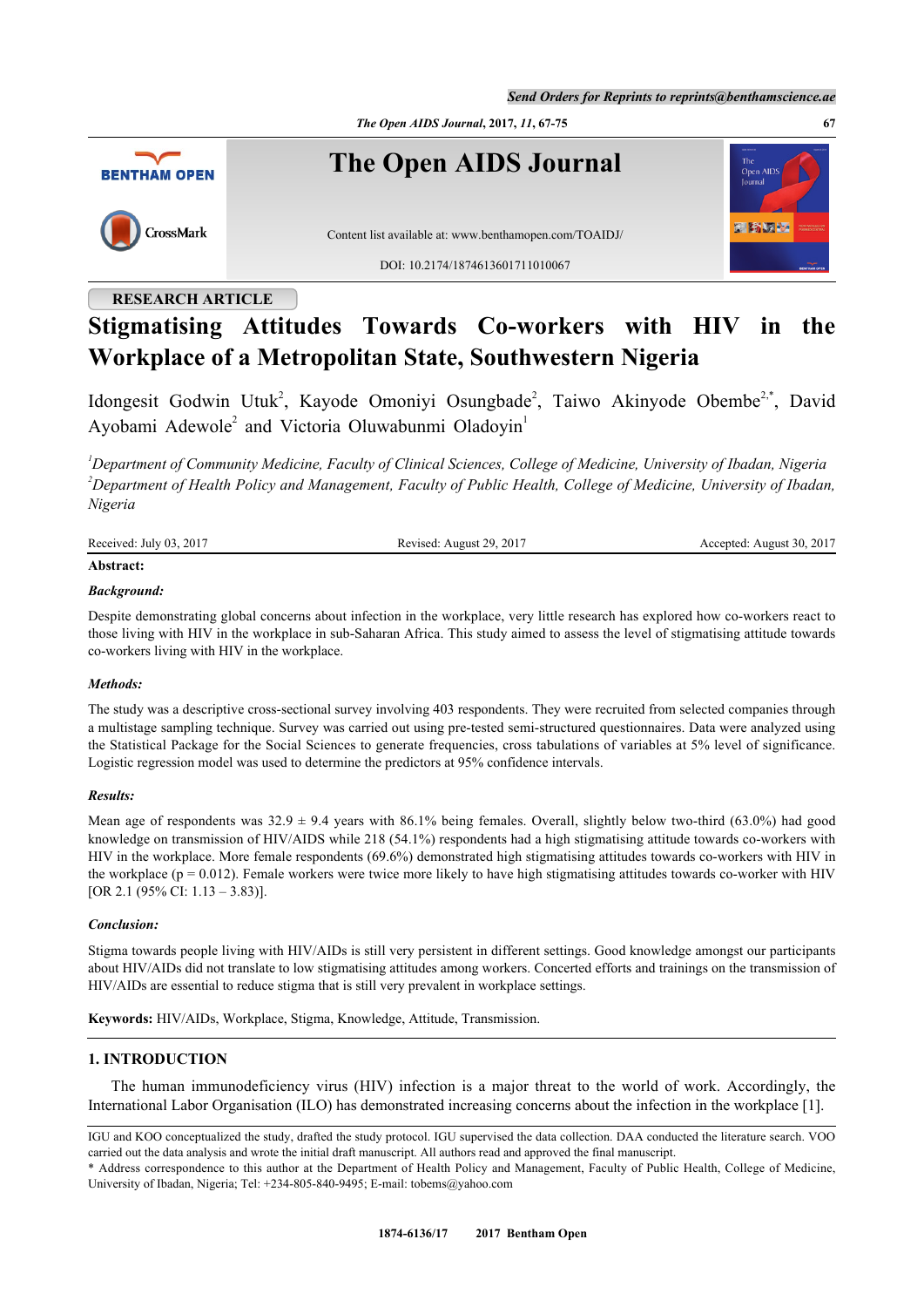#### **68** *The Open AIDS Journal, 2017, Volume 11 Utuk et al.*

The ILO recognized HIV as a workplace issue which should be treated like any other illness or condition in the workplace, and thus, the Organization's emphasis on the importance of anti-discrimination campaign at work places. This is to ensure and promote decent work environment and dignity of persons including those who are infected or affected by HIV/AIDS[[1](#page-7-0)]. Despite these efforts, stigma and discrimination against HIV infected employees at workplaces are not uncommon, with a consequent loss of skilled labour and a resultant decreased productivity at workplace [\[1](#page-7-0), [2](#page-7-1)]. Stigma has been described in literature as a process that results from a series of five interrelated components. In this study, stigma is described in this study more with respect to the third component (in which some group doing the labelling separates 'them'-the stigmatized group- from 'us') [\[3](#page-7-2)].

It has been reported that discrimination and stigmatization against HIV status by employers is a global problem manifesting majorly as forced disclosure of HIV serostatus, refusal to hire or promote, exclusion in the workplace and job termination [[4](#page-7-3), [5\]](#page-7-4) For instance, the People Living with HIV (PLHIV) stigma index for Zambia and Kenya shows that HIV infected individuals experience significant barriers to employment, which includes discrimination in hiring, loss of promotion and job termination, because of their HIV sero-positive status [[6](#page-7-5)]. In a Ugandan study, HIV infection was found to have strong levels of internal stigmatization and stigma was associated with delayed access to care, maladaptive coping and delayed disclosure to health workers and close family members or sexual partners [[7\]](#page-7-6).

Besides the employer, other important stakeholders in the workplace who are perpetrators of stigmatising and discriminatory attitudes towards workers living with HIV are co-workers[[8](#page-7-7), [9\]](#page-7-8). However limited research on employees as the perpetrators of this attitude exists in Nigeria[[10](#page-7-9)], while more research has been carried out on employers. Furthermore, the workplace is an ideal location for information and education programmes designed to limit the spread of HIV/AIDS and to encourage proper and informed behaviour towards those who are infected with the disease [\[1](#page-7-0), [11](#page-7-10)].

This study therefore assessed the level of stigmatising attitude towards co-workers with HIV in the workplace and also determined the factors associated with the stigmatising attitude.

## **2. METHODS**

#### **2.1. Study Setting**

This cross-sectional study was carried out in Ibadan metropolis, the capital of Oyo state, employing a quantitative survey. Ibadan was the centre of administration of the old Western Region Nigeria since the days of the British colonial rule. It is situated 78 miles inland from Lagos and is a prominent transit point between the coastal region and the areas to the north. Its population is estimated to be about 3,800,000 [[12\]](#page-7-11). The principal inhabitants of the city are the Yorubas. The city hosts quite a number of small, medium and large scale industries involved in the production of food and beverages, clothing and textiles, chemicals and pharmaceuticals, confectionaries, leather-works and furniture, plastics, blocks, etc.

A simple random sampling technique was employed to recruit the study participants. The industries in the study area were divided into medium and large scale industries based on a list of 14 registered industries obtained from the Manufacturing Association of Nigeria (MAN) and Ibadan Chamber of Commerce, Industries, Mines and Agriculture. From the sampling frame of each sub-group, two industries each were selected from the large scale industries and small scale industries respectively by balloting in a simple random manner. Proportionate allocation of sample size was used to determine the total number of participants selected in each industry based on the staff strength in each of the selected industries. Simple random selection of participants for survey was done using tables of random numbers (Winpepi software) generated from the staff employment list obtained from each of the industries. The generated numbers were used to identify the employees for survey.

The study population consisted of all permanent and temporary employees who had been working for at least six months in the selected industries at the time of data collection. A minimum sample size of 402 was calculated using the Leslie Kish formula for survey sampling [\[13](#page-7-12)]. A total 403 respondents were however surveyed.

#### **2.2. Study Instrument and Data Collection**

A semi-structured interviewer administered questionnaire was used to obtain data on socio-demographics characteristics, knowledge of HIV/AIDS transmission, knowledge of workplace HIV/AIDS policy and programmes and stigmatising attitudes towards co-workers with HIV in the workplace. The instrument was adapted and modified from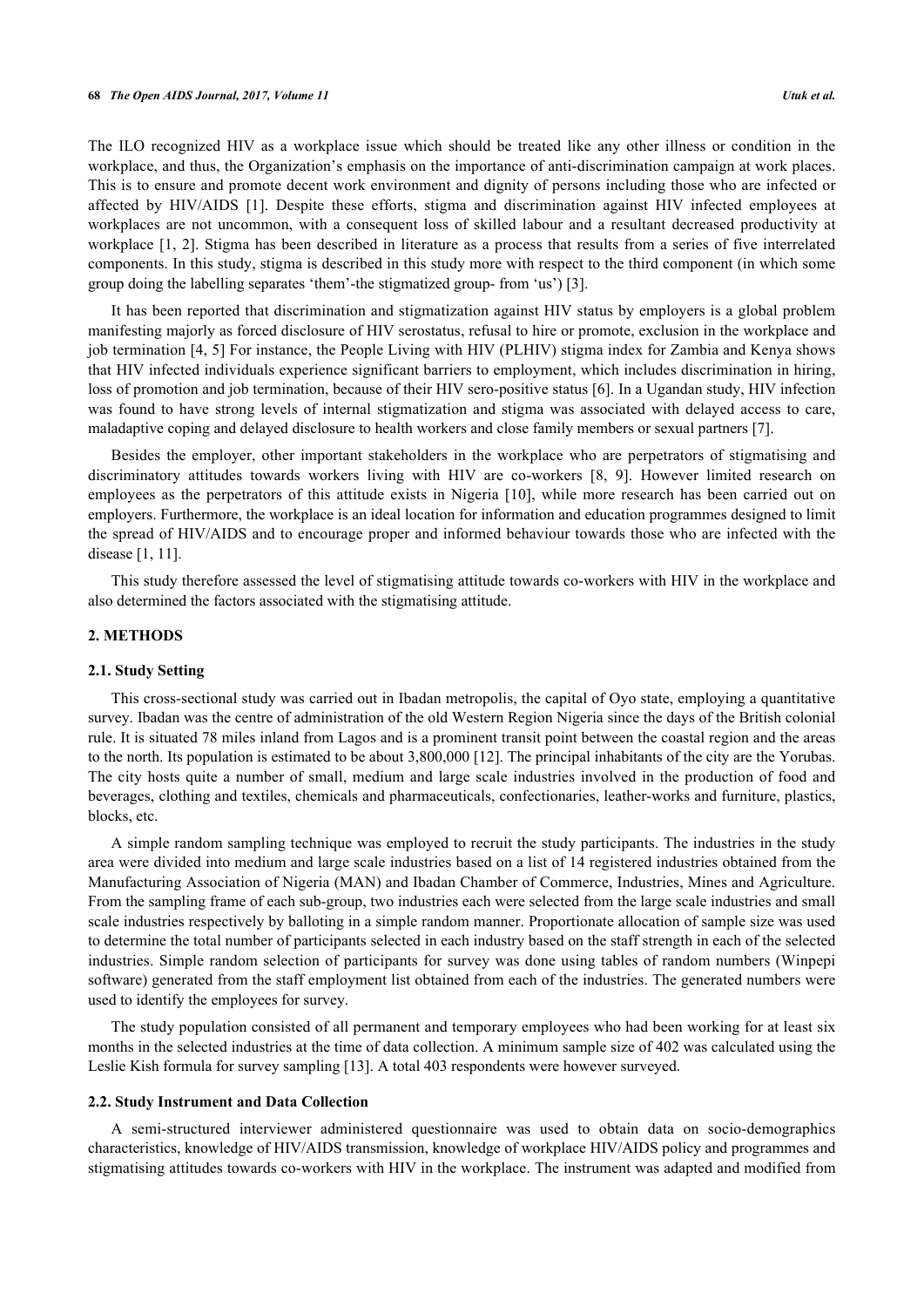the HIV/AIDS behaviour communication change tool kit for the workplace developed by International Labour Organization and Family Health International [\[14\]](#page-7-13). The questionnaire was developed in English language but was translated to the local language (Yoruba) and then back translated to English language to ensure that its original meaning was retained. To ensure data quality, the questionnaire was pretested on a similar population, outside the study area. Four research assistants were trained and were involved in data collection for the study.

#### **3. Data Analysis**

The questionnaires were checked daily for consistency and completeness and were coded before entry into the computer. Data was managed using the Statistical Package for the Social Sciences (SPSS) version 22 software. The independent variables of interest were summarized using frequencies, proportions, mean, medians and standard deviation.

The dependent variable was "*stigmatising attitude towards co-worker with HIV"*. It was assessesed based on a 5 point Likert scale comprising of five items. Responses to each statement was scored from 1 (strongly agree) to 5 (strongly disagree). The minimum obtainable score was 5 and the maximum obtainable score was 25. Using the median score of 12 as cut off, the stigmatising attitude towards co-worker with HIV was dichotomized into Low/Positive and High/Negative stigmatising attitudes. Respondents with scores below the median score were categorized as having a low stigmatising attitude towards co-workers with HIV (*i.e.* a positive attitude towards co-workers with HIV) while those with the median score and above were categorized as having a high stigmatising attitude (*i.e.* a negative attitude towards co-workers with HIV).

Knowledge on HIV transmission was computed from five questions while knowledge of HIV/AIDS workplace policy was computed from eight questions. Response to each question ranged from "Yes", "No", to "Don't know". Each correct answer was scored 1 and the wrong answers were scored 0. The minimum and maximum obtainable scores were 0 and 5 respectively for the knowledge on HIV transmission and 0 and 8 respectively for the knowledge of HIV/AIDS workplace policy. Scores equal to or greater than the median score of 4 were categorized as good knowledge of HIV transmission while scores less than 4 were considered poor knowledge of HIV transmission. Similarly, knowledge of HIV/AIDS workplace policy was dichotomized based on the median score. Scores equal to or greater than 7 were considered as adequate knowledge of HIV/AIDS workplace policy while scores less than 7 were considered as inadequate knowledge of HIV/AIDS workplace policy.

Bivariate analysis was carried out to determine the association between the dependent and independent variables of interest at 5% level of statistical significance. Subsequently, all variables that were significant at the 10% level were then selected and fit into the logistic regression model to determine the predictors of high/negative stigmatising attitude towards co-worker with HIV.

## **4. Ethical Consideration**

Ethical approval for the study was obtained from the UI/UCH Ethics Review Committee. Permission and approval to conduct the study was also obtained from the management of the selected industries. In addition, the purpose of the study was explained to the participants and their written and verbal consents obtainted before the questionnaires were administered.

#### **5. RESULTS**

#### **5.1. Socio-demographic Characteristics**

The mean age of the respondents was  $32.9 \pm 9.4$  years. Most (86.1%) of the respondents were females. A little above half were married (52.0%) and had tertiary education as their highest level of education (54.3%). Close to half (49.6%) have been working with their companies for more than three years (Table **[1](#page-2-0)**).

#### **5.2. Knowledge of HIV/AIDS**

<span id="page-2-0"></span>Quite a number of the people surveyed had correct responses to the knowledge question on HIV/AIDS transmission. Over four-fifth (82.1%) correctly knew that staying faithful to one's partner will reduce the risk of contracting HIV, 78.4% correctly knew that the use of condoms during sexual intercourse will reduce a worker's chance of contracting HIV, 71.7% correctly knew that HIV/AIDS cannot be transmitted via mosquito bites. Overall, slightly below two-third (63.0%) had good knowledge on transmission of HIV/AIDS (Table **[2](#page-3-0)**).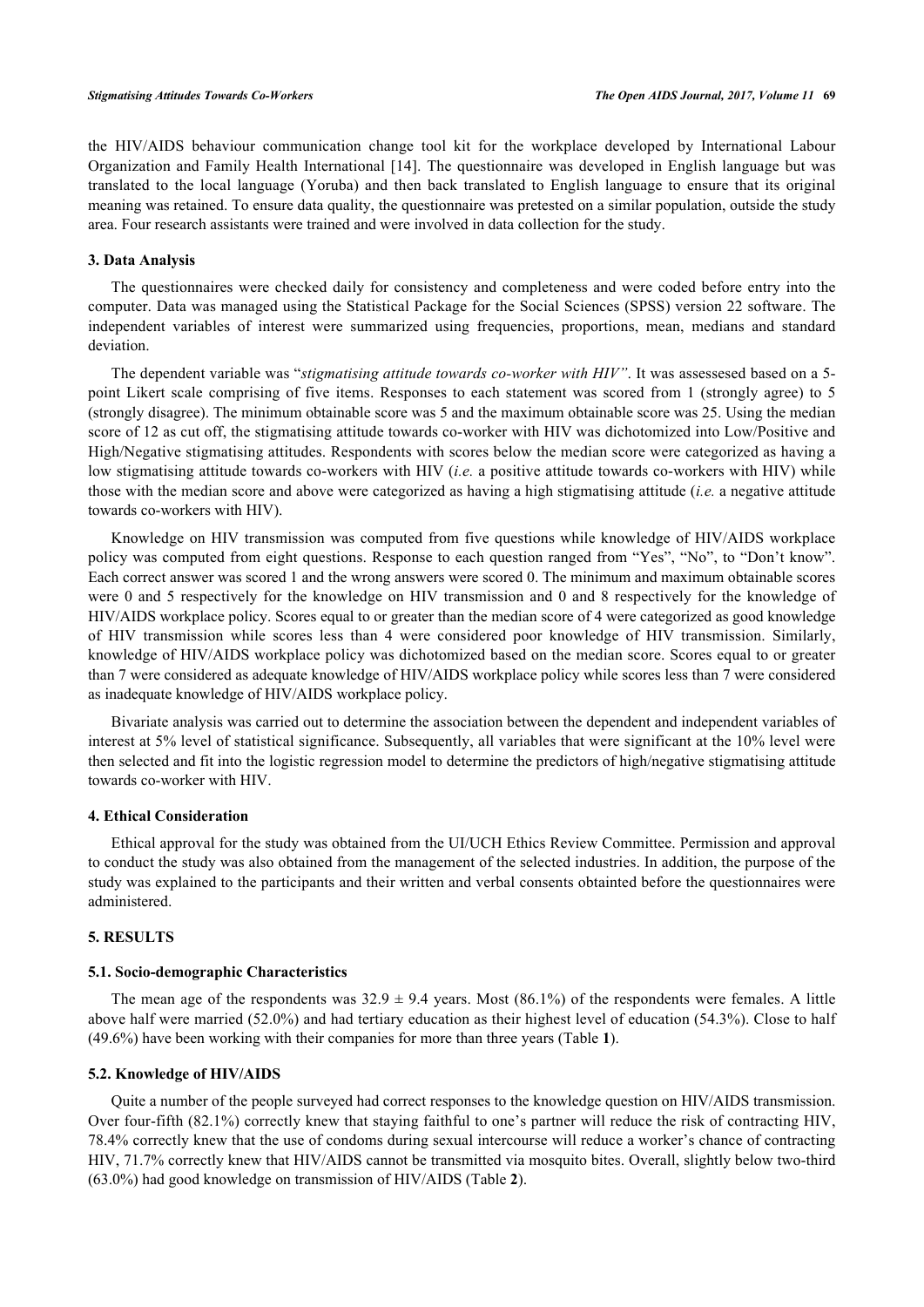|  |  | Table 1. Socio-demographic characteristics of respondents. |  |  |  |  |  |  |  |  |  |  |  |
|--|--|------------------------------------------------------------|--|--|--|--|--|--|--|--|--|--|--|
|  |  |                                                            |  |  |  |  |  |  |  |  |  |  |  |

| Variables                            | Frequency<br>$(N = 403)$ | Percentage<br>(%) |
|--------------------------------------|--------------------------|-------------------|
| Age (in years)                       | 74                       | 18.7              |
| < 25                                 | 168                      | 42.5              |
| $25 - 34$                            | 95                       | 24.1              |
| $35 - 44$                            | 58                       | 14.7              |
| $\geq$ 45                            |                          |                   |
| Age: Mean $\pm$ SD*                  | $32.9 \pm 9.4$ years     |                   |
| <b>Sex</b>                           | 347                      | 86.1              |
| Male                                 | 56                       | 13.9              |
| Female                               |                          |                   |
| Religion                             | 292                      | 72.5              |
| Christianity                         | 110                      | 27.3              |
| Islam                                |                          | 0.2               |
| Traditional                          |                          |                   |
| <b>Marital status</b>                | 188                      | 46.8              |
| Single                               | 209                      | 52.0              |
| Married                              | $\overline{\mathcal{A}}$ | $1.0\,$           |
| Widowed                              | 1                        | 0.2               |
| Cohabiting                           |                          |                   |
| Ethnicity                            | 302                      | 75.7              |
| Yoruba                               | 53                       | 13.3              |
| Igbo                                 | 13                       | 3.3               |
| Hausa                                | 31                       | 7.8               |
| Others                               |                          |                   |
| <b>Highest educational level</b>     | $\overline{7}$           | 1.8               |
| No formal education                  | 18                       | 4.6               |
| Primary                              | 149                      | 38.1              |
| Secondary                            | 213                      | 54.3              |
| Tertiary                             | 5                        | 1.3               |
| Others                               |                          |                   |
| <b>Type of Industry</b>              | 170                      | 42.2              |
| Medium scale                         | 233                      | 57.8              |
| Large scale                          |                          |                   |
| Length of time in company (in years) | 97                       | 24.8              |
| $6$ months - $1$                     | 100                      | 25.6              |
| $>1$ year - 3                        | 194                      | 49.6              |
| Above 3                              |                          |                   |

\*SD – Standard Deviation

## <span id="page-3-0"></span>**Table 2. Respondents' knowledge on HIV/AIDS transmission.**

| <b>Variables</b>                                                      | Frequency<br>$(N = 403)$ | Percentage<br>(%) |
|-----------------------------------------------------------------------|--------------------------|-------------------|
| Faithfulness to partner will reduce risk of HIV infection             | 331                      | 82.1              |
| Yes                                                                   | 50                       | 12.4              |
| No                                                                    | 22                       | 5.4               |
| Don't Know                                                            |                          |                   |
| A healthy looking person could be HIV positive                        | 329                      | 81.6              |
| Yes                                                                   | 56                       | 13.9              |
| No                                                                    | 18                       | 4.4               |
| Don't Know                                                            |                          |                   |
| Use of condom during sexual intercourse reduces risk of HIV infection | 316                      | 78.4              |
| Yes                                                                   | 60                       | 14.9              |
| N <sub>0</sub>                                                        | 27                       | 6.7               |
| Don't Know                                                            |                          |                   |
| <b>HIV</b> can be transmitted by supernatural means                   | 93                       | 23.1              |
| Yes                                                                   | 242                      | 60.0              |
| N <sub>0</sub>                                                        | 68                       | 16.2              |
| Don't Know                                                            |                          |                   |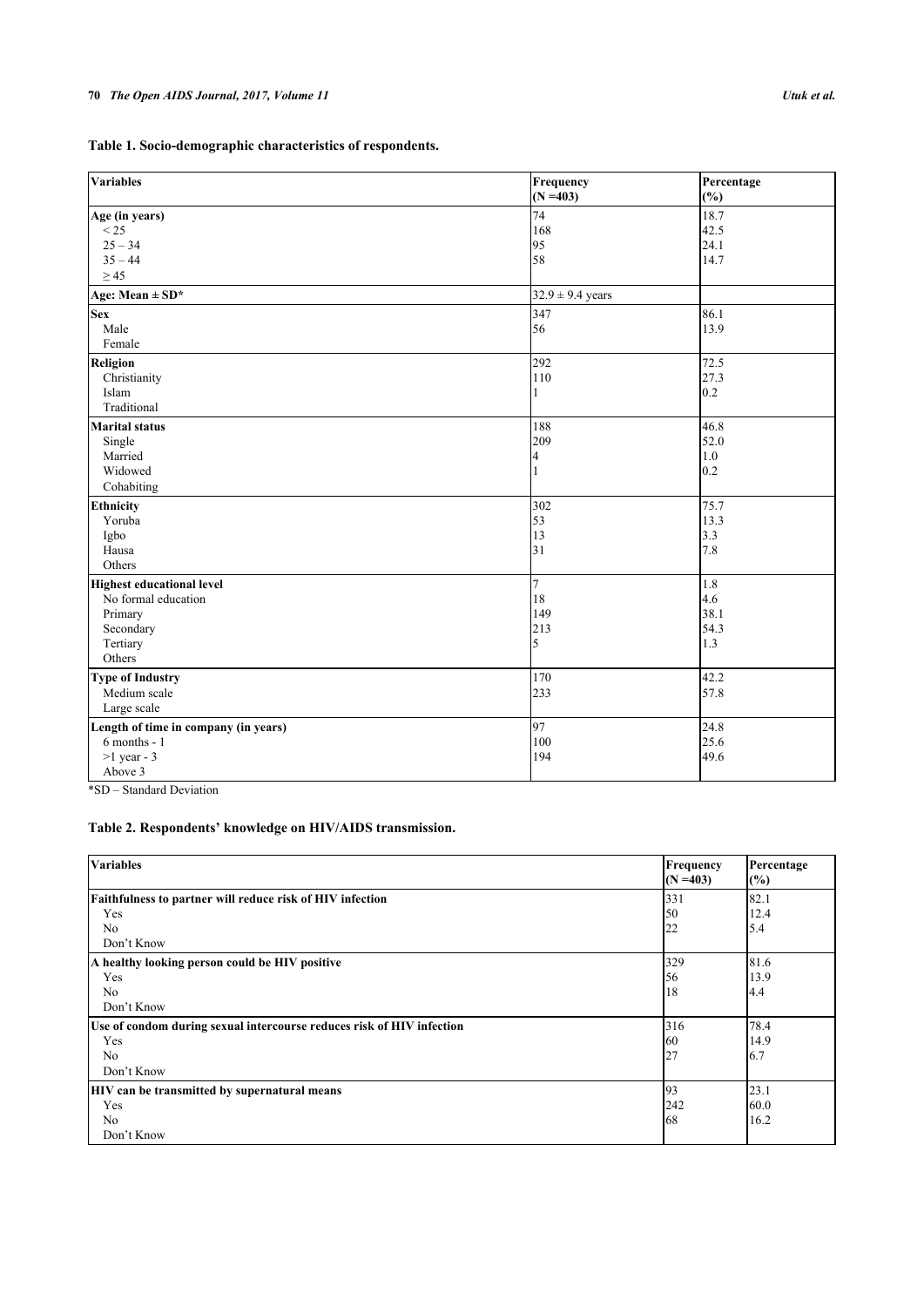#### *Stigmatising Attitudes Towards Co-Workers The Open AIDS Journal, 2017, Volume 11* **71**

*(Table ) contd.....*

| <i>uuut 7, condi</i>                                                                   |                          |                      |
|----------------------------------------------------------------------------------------|--------------------------|----------------------|
| <b>Variables</b>                                                                       | Frequency<br>$(N = 403)$ | Percentage<br>(%)    |
| <b>HIV</b> can be transmitted by mosquito bites<br>Yes<br>N <sub>0</sub><br>Don't Know | 176<br><b>289</b><br> 38 | 18.9<br>71.7<br>19.4 |
| Overall knowledge of HIV/AIDS transmission<br>Good<br>Poor                             | 1254<br>149              | 63.0<br>37.0         |

Majority of the respondents were knowledgeable about the various aspects of the HIV/AIDS policy inquired. Three hundred and fifty-eight (88.8%) correctly knew that attending voluntary counselling and HIV testing is in workers interest to stay healthy, 82.1% correctly knew that there should be no discrimination in the workplace against people living HIV/AIDS, 76.2% correctly knew that there should be no denial of employment based on HIV status, 75.2% correctly knew that there should be no form of disclosure of a worker's HIV status without consent and about two-thirds (68.7%) correctly knew that workers should be protected from mandatory HIV testing for employment or promotion. Overall, a considerable number (62.0%) of the respondents had adequate knowledge on HIV/AIDS workplace policy (Table **[3](#page-4-0)**).

#### <span id="page-4-0"></span>**Table 3. Respondents' knowledge of HIV/AIDS workplace policy.**

| <b>Variables</b>                                                             | Frequency<br>$(N = 403)$ | Percentage<br>(%) |
|------------------------------------------------------------------------------|--------------------------|-------------------|
| Workers uptake of VCT will help to stay healthy                              | 358                      | 88.8              |
| Yes                                                                          | 22                       | 5.5               |
| No                                                                           | 23                       | 5.7               |
| Don't Know                                                                   |                          |                   |
| Support workers right to workplace HIV education                             | 348                      | 86.4              |
| Yes                                                                          | 29                       | 7.2               |
| No                                                                           | 26                       | 6.5               |
| Don't Know                                                                   |                          |                   |
| Support no discrimination policy against PLHIV at workplace                  | 331                      | 82.1              |
| Yes                                                                          | 47                       | 11.7              |
| N <sub>o</sub>                                                               | 25                       | 6.2               |
| Don't Know                                                                   |                          |                   |
| Support dialogue between management and workers on workplace HIV/AIDS policy | 321                      | 79.7              |
| Yes                                                                          | 40                       | 9.9               |
| N <sub>0</sub>                                                               | 42                       | 10.4              |
| Don't Know                                                                   |                          |                   |
| Support no termination of job if fit to work                                 | 319                      | 79.2              |
| Yes                                                                          | 49                       | 11.9              |
| N <sub>0</sub>                                                               | 36                       | 8.9               |
| Don't Know                                                                   |                          |                   |
| Support no denial of employment if based on HIV status                       | 307                      | 76.2              |
| Yes                                                                          | 58                       | 14.4              |
| No                                                                           | 38                       | 9.4               |
| Don't Know                                                                   |                          |                   |
| <b>Support confidentiality about HIV status</b>                              | 303                      | 75.2              |
| Yes                                                                          | 66                       | 16.4              |
| N <sub>o</sub>                                                               | 34                       | 8.4               |
| Don't Know                                                                   |                          |                   |
| Support no mandatory HIV testing for employment or promotion                 | 277                      | 68.7              |
| Yes                                                                          | 95                       | 23.6              |
| No                                                                           | 31                       | 7.7               |
| Don't Know                                                                   |                          |                   |
| Overall knowledge of HIV/AIDS policy                                         | 250                      | 62.0              |
| Adequate                                                                     | 153                      | 38.0              |
| Inadequate                                                                   |                          |                   |

### **5.3. Stigmatising Attitudes Towards Co-workers with HIV in the Workplace**

Slightly over 40% of respondents in this study strongly agreed that they will be willing to work alongside a coworker who is HIV positive, 32.8% strongly agreed that they will be willing to eat food at company canteen prepared by a co-worker who is HIV positive and 37.2% agreed that they will be willing to use the same toilet with a co-worker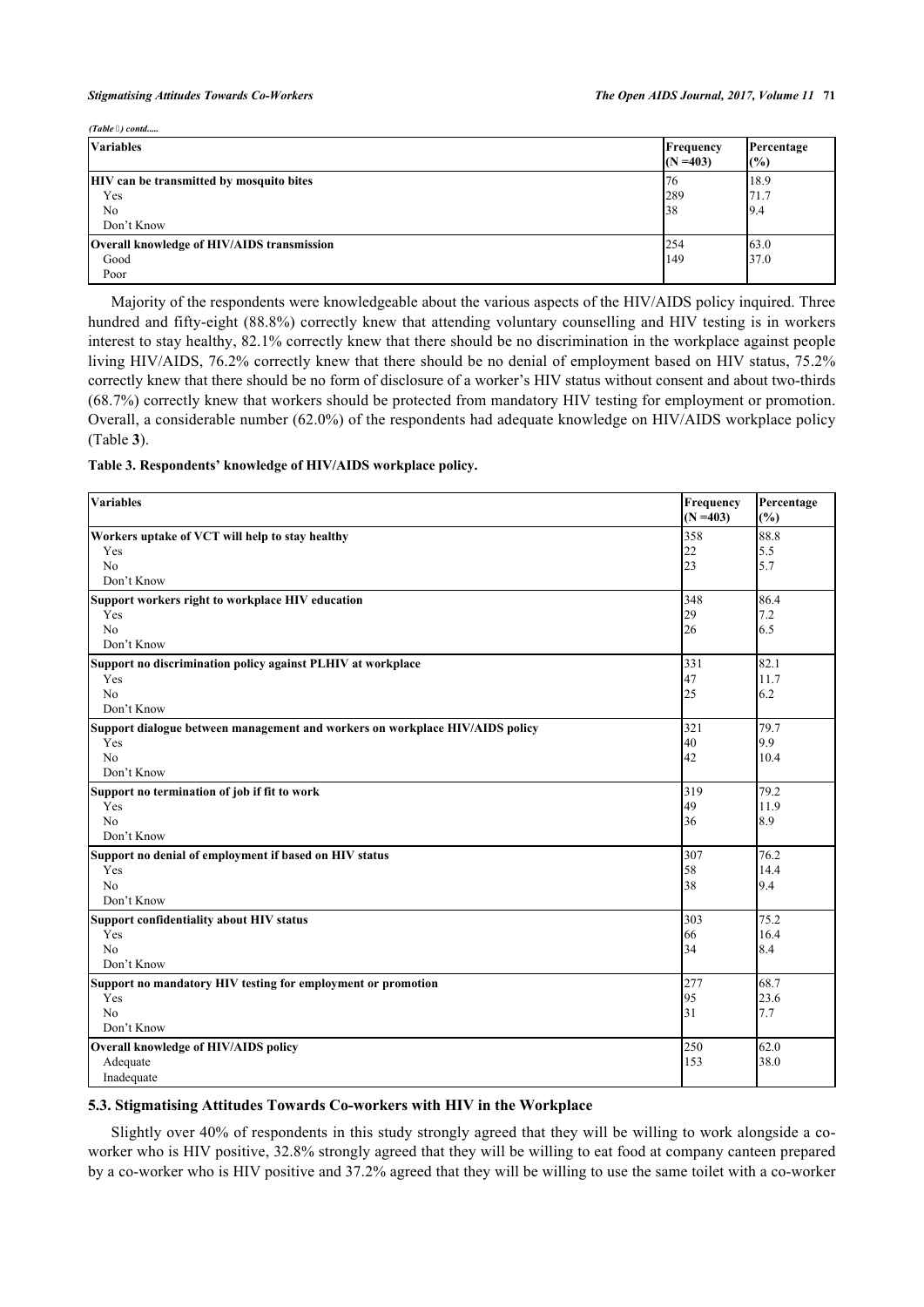who is HIV positive. About a quarter (27.8%) strongly disagreed that they will be willing to share utensils with a coworker who is HIV positive (Table **[4](#page-5-0)**). Overall, 218 (54.1%) respondents had a high stigmatising attitude towards coworkers with HIV in the workplace.

<span id="page-5-0"></span>

| Table 4. Respondents' stigmatising attitudes towards co-worker with HIV. |  |  |  |
|--------------------------------------------------------------------------|--|--|--|
|                                                                          |  |  |  |

| $SA*$    |                                            |            | $ SD*$                                                                                                                                                                                                                                                                                                                                                                                                                                                                                                                                                                                                                                        |
|----------|--------------------------------------------|------------|-----------------------------------------------------------------------------------------------------------------------------------------------------------------------------------------------------------------------------------------------------------------------------------------------------------------------------------------------------------------------------------------------------------------------------------------------------------------------------------------------------------------------------------------------------------------------------------------------------------------------------------------------|
| n(%      | (%)                                        |            | $\ln$ (%)                                                                                                                                                                                                                                                                                                                                                                                                                                                                                                                                                                                                                                     |
|          |                                            |            |                                                                                                                                                                                                                                                                                                                                                                                                                                                                                                                                                                                                                                               |
|          |                                            |            |                                                                                                                                                                                                                                                                                                                                                                                                                                                                                                                                                                                                                                               |
| 82(20.3) |                                            |            |                                                                                                                                                                                                                                                                                                                                                                                                                                                                                                                                                                                                                                               |
|          |                                            |            |                                                                                                                                                                                                                                                                                                                                                                                                                                                                                                                                                                                                                                               |
|          |                                            |            |                                                                                                                                                                                                                                                                                                                                                                                                                                                                                                                                                                                                                                               |
|          | lA*<br>$\ln($ %)<br>$109(27.0)$ $96(23.8)$ | lUD*<br>In | lD*<br>$\ln(9/6)$<br>$\left  \frac{175}{(43.4)} \right  \left  \frac{145}{(36.0)} \right  \left  \frac{31}{(7.7)} \right  \left  \frac{21}{(5.2)} \right  \left  \frac{31}{(7.7)} \right $<br>$ 132(32.8) 122((30.3) 46(11.4) 31(7.7) 72(17.9) $<br>$ 108(26.8) $ $ 41(10.2) 60(14.9) 112(27.8) $<br>$\vert 101(25.1) \vert 150(37.2) \vert 36(8.9) \vert 44(10.9) \vert 72(17.9) \vert 160(17.9) \vert 172(17.9) \vert 183(17.9) \vert 194(19.9) \vert 195(19.9) \vert 196(19.9) \vert 197(19.9) \vert 198(19.9) \vert 199(19.9) \vert 199(19.9) \vert 199(19.9) \vert 199(19.9) \vert 199(19.9) \vert 199(1$<br> 46(11.4) 72(17.9) 80(19.9) |

\*SA - Strongly agree, A – Agree, UD – Undecided, D – Disagree, SD – Strongly disagree

Sex of the respondent was the only socio-demographic characteristics significantly associated with stigmatising attitudes towards co-worker with HIV in the workplace. A higher proportion of female respondents (69.6%) had high stigmatising attitudes towards co-workers with HIV in the workplace compared to 51.6% respondents who were males  $(p = 0.012)$ . Age, religion, marital status, ethnicity, level of education, type of industry and length of time in the company were not associated with stigmatising attitude towards co-worker with HIV in the workplace (Table **[5](#page-5-1)**).

<span id="page-5-1"></span>

| Table 5. Association between stigmatising attitude, knowledge of HIV/AIDS transmission, knowledge of workplace policy on |  |
|--------------------------------------------------------------------------------------------------------------------------|--|
| HIV/AIDS and selected socio-demographic characteristics.                                                                 |  |

| Variables                                                                        |                                              | Stigmatising attitude P-value <sup>a</sup> Adjusted |       |                                    | P-value <sup>c</sup> |  |
|----------------------------------------------------------------------------------|----------------------------------------------|-----------------------------------------------------|-------|------------------------------------|----------------------|--|
|                                                                                  | Low<br>$(\%)$                                | High<br>$(\%)$                                      |       | <b>OR</b><br>$(95\% \text{ CI})^b$ |                      |  |
| Age (years)<br>< 25<br>$25 - 34$<br>$35 - 44$                                    | 39(52.7)<br>71(42.3)<br>43(45.3)<br>29(50.0) | 35(47.3)<br>97(57.7)<br>52(54.7)<br>29(50.0)        | 0.444 |                                    |                      |  |
| $\geq$ 45<br><b>Sex</b><br>Male<br>Female                                        | 17(30.4)                                     | $168(48.4)$ 179(51.6) 0.012<br>39(69.6)             |       | 2.078(1.129-3.825)                 | 0.019                |  |
| Religion<br>Christianity<br>Others                                               | 132(45.2)<br>53(47.7)                        | 160(54.8)<br>58(52.3)                               | 0.647 |                                    |                      |  |
| <b>Marital status</b><br>Currently married<br>Not currently married              | 95(45.5)<br>90(46.6)                         | 114(54.5) 0.813<br>103(53.4)                        |       |                                    |                      |  |
| <b>Ethnicity</b><br>Yoruba<br>Others                                             | 40(41.2)                                     | 145 (48.0) 157 (52.0) 0.244<br>57(58.8)             |       |                                    |                      |  |
| <b>Highest educational level</b><br>None/Primary<br>Secondary<br>Tertiary        | 11(44.0)<br>67(45.0)<br>100(46.9)            | 14(56.0)<br>82(55.0)<br>113(53.1)                   | 0.913 |                                    |                      |  |
| <b>Type of Industry</b><br>Medium scale<br>Large scale                           | 80(47.1)<br>105(45.1)                        | 90(52.9)<br>128(54.9)                               | 0.692 |                                    |                      |  |
| Length of time in company<br>6 month - 1 year<br>$>1 - 3$ years<br>Above 3 years | 46(47.4)<br>43(43.0)<br>87(44.8)             | 51(52.6)<br>57(57.0)<br>107(55.2)                   | 0.821 |                                    |                      |  |
| Knowledge of HIV/AIDS transmission<br>Good<br>Poor                               | 108(42.5)<br>77(51.7)                        | 146(57.5)<br>72(48.3)                               | 0.075 | 1.392(0.924-2.097) 0.114           |                      |  |
| Knowledge about HIV/AIDS workplace policy<br>Adequate<br>Inadequate              | 115(46.0)<br>70(45.8)                        | 135(54.0)<br>83(54.2)                               | 0.961 |                                    |                      |  |

<sup>a</sup>P-value in bivariate analysis <sup>b</sup>Adjusted odds ratio (95% confidence interval); Conducted for significant values on bivariate analysis only. <sup>o</sup>P-value in logistic regression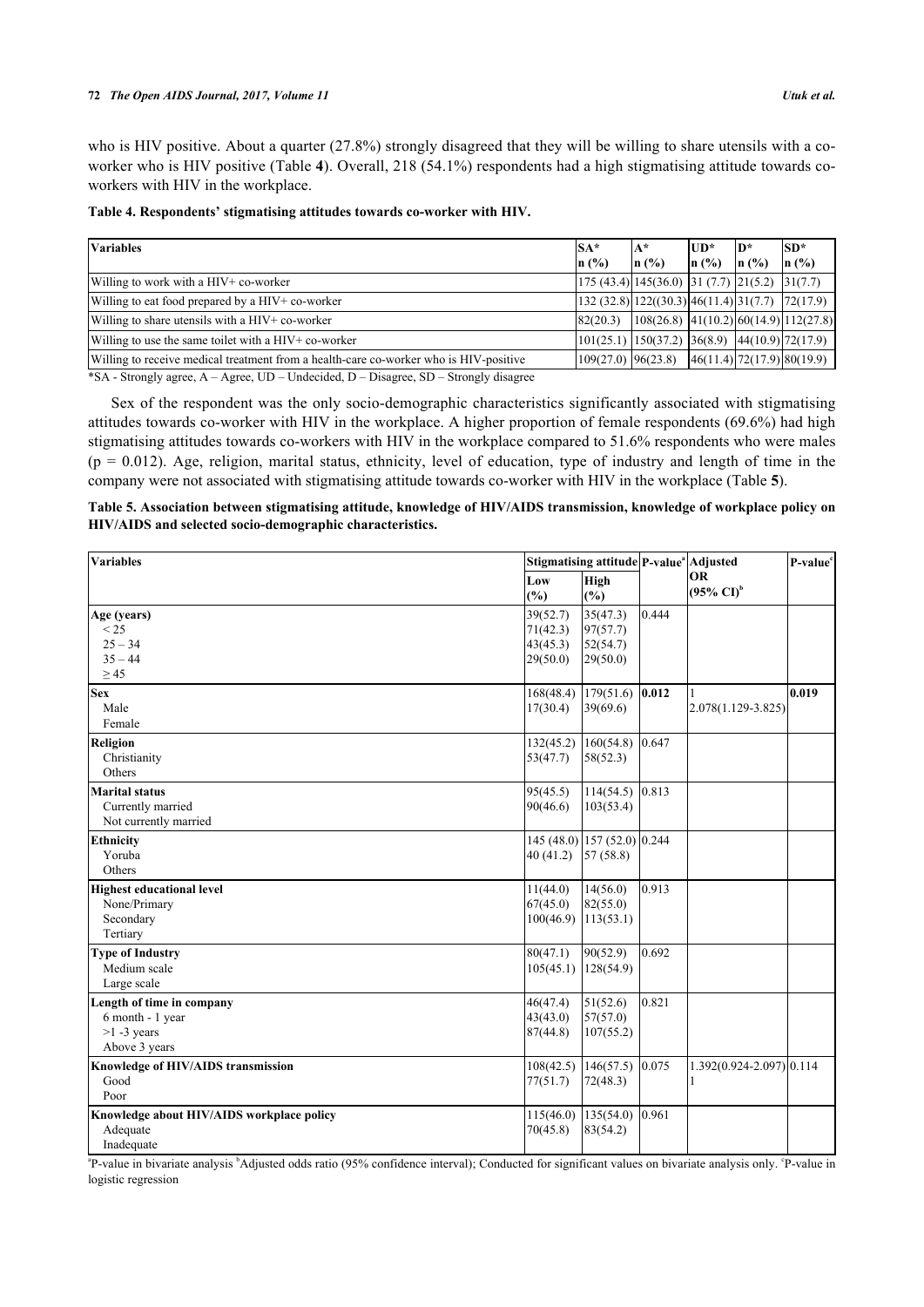Although not statistically significant, more respondents with good knowledge about HIV/AIDS transmission (57.5%) had high stigmatising attitudes towards co-workers with HIV compared to those with poor knowledge ( $p =$ 0.075) surprisingly. Knowledge about HIV workplace policy was also not statistically associated with stigmatising attitudes towards co-worker with HIV in the workplace  $(p = 0.961)$  (Table [5](#page-5-1)).

The only predictor of high stigmatising attitudes towards co-worker with HIV was sex. Female workers were twice more likely to have a high stigmatising attitudes towards co-worker with HIV [OR 2.1 (CI: 1.129 – 3.825)] (Table **[5](#page-5-1)**).

#### **6. DISCUSSION**

The present paper examined the level of stigmatising attitudes towards co-workers with HIV in the workplace as well as the factors associated with the stigmatising attitudes. The results of this study showed that a high level of stigmatising attitudes towards co-workers with HIV in the workplace exists and female workers were found to be more likely to engage in this.

The above half prevalence of workers that stigmatize against PLHIV mimics findings in a national survey in which about 50% of the population were in agreement that PLHIV should be ashamed of themselves and should be blamed for bringing the disease to the community [[15\]](#page-7-14) Notwithstanding, the finding of a high level of stigmatising attitude towards co-workers with HIV in the workplace in this study differs from some published studies [[16,](#page-8-0) [17\]](#page-8-1). However, it is in agreement with similar previous studies in South Africa and Pakistan [\[8](#page-7-7), [9](#page-7-8)]. Another remarkable finding from this study was that the respondents were generally knowledgeable about the transmission of HIV and this is consistent with the findings of Pirie and Coetsee in South Africa [[18\]](#page-8-2). However, the combination of the findings on knowledge and attitude in the current study suggests that a knowledge-attitude gap exists and this calls for concern as this may weaken efforts towards HIV prevention and treatment services as has been previously documented. So at every opportunity, intervention programs aimed at prevention and treatment of HIV/AIDS in the workplace should reiterate correct and complete information comprising of knowledge about the infection and attitudes towards those infected or affected by the infection. Anti-discrimination legislation as articulated by Campbell and colleagues can be employed in the reduction of stigma within the workplace amongst employees living with HIV/AIDs [\[5](#page-7-4)] considering the limitations of information based awareness programs and community participation as alternative strategies.

In this study, stigmatising attitudes were exhibited more by female workers. This is in contrast to Adeyemo and colleague in Nigeria[[10\]](#page-7-9) and Tee and colleague in Malaysia[[17](#page-8-1)] who found no correlation between sex and stigmatising attitudes. Nevertheless, it mirrors findings in some of the correlates examined by Dahlui *et al* (2015) that found female poorer than men in terms of stigma in the market place [\[15](#page-7-14)]. The fear of contracting HIV is a possible explanation why stigmatising attitudes towards co-workers with HIV was more among women in this study. Studies have shown that women are more concerned about health and therefore exhibit better health seeking behavior [[19\]](#page-8-3). Too much concern about this may however lead to inappropriate level precautionary measures including 'been too careful' and thus stigmatising attitudes towards HIV positive individuals especially at workplace. This explanation was corroborated by Adeyemo and colleague[[10](#page-7-9)] in their study on the pre-dispositional factors in stigmatization and discrimination against HIV/AIDS seropositive persons in the workplace which found that being a female had a significant correlation with fear of HIV contagion. Intervention programs aimed at prevention and treatment of HIV in the workplace should therefore pay special attention on female workers. This step may be helpful in reducing stigmatising attitudes among them. The poor translation of adequate knowledge with stigmatizing attitudes emphasizes the need for innovative interventions that can significantly promote stigma reduction in the workplace. Culturally informed strategies [\[20\]](#page-8-4) supported by legal safeguards in form of antidiscrimination legislation [[5,](#page-7-4) [21\]](#page-8-5) offer better promises for stigma reduction in the workplace within the country's social context over awareness programs. Exploration and integration of improved provision of highly active anti-retroviral therapy (HAART) in the health clinics of industries is also an additional policy initiative that can be explored to reduce the level of stigma and discrimination at these workplaces as documented in literature [[7\]](#page-7-6).

This study ought to be interpreted bearing the following limitations in mind. Just as with cross-sectional surveys, our study can only determine associated factors but it is not able to establish causation. It will be desirable to explore and probe reasons behind stigma in the workplace despite adequate knowledge of the HIV/AIDs. Qualitative studies and triangulation of findings should be undertaken in future studies to establish a deeper understanding of the factors influencing stigma reduction amongst co-workers of PLHIV.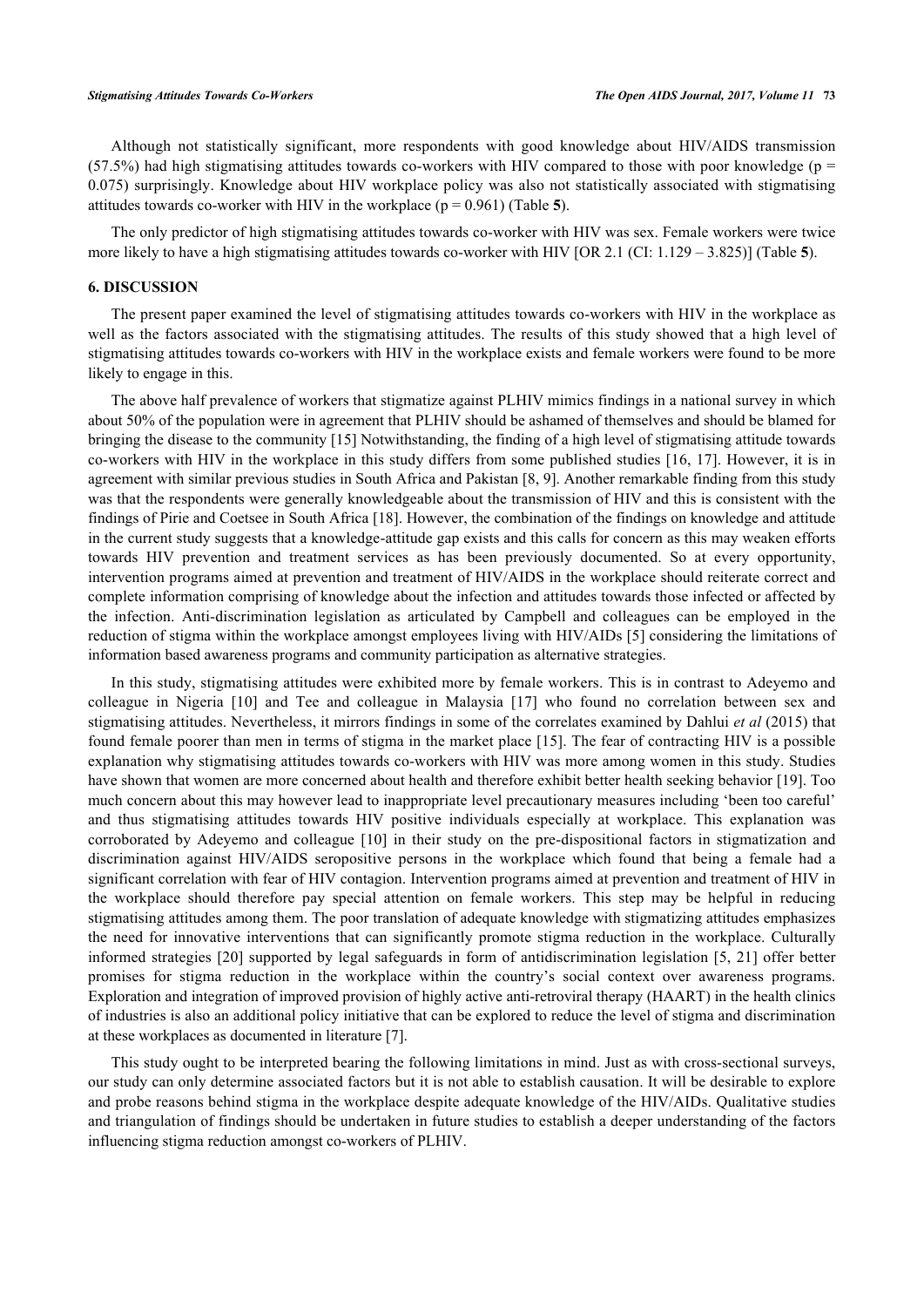## **CONCLUSION**

This study has shown that stigmatising attitudes towards co-workers with HIV in the workplace still exist particularly among female workers. Workplace policies and anti-discrimination legislature aimed at addressing HIV/AIDS, with special focus on female workers, can help reduce the stigma of the disease. This will also serve to create a positive environment where people living with, or affected by HIV/AIDS would be more productive and therefore contribute to the growth and development of the society.

## **ETHICS APPROVAL AND CONSENT TO PARTICIPATE**

Not applicable.

## **HUMAN AND ANIMAL RIGHTS**

No Animals/Humans were used for studies that are base of this research.

### **CONSENT FOR PUBLICATION**

Not applicable.

## **CONFLICT OF INTEREST**

The authors declare no conflict of interest, financial or otherwise.

## **ACKNOWLEDGEMENTS**

We are grateful to all the participants that volunteered to be part of our study and the participating organizations.

#### **REFERENCES**

- <span id="page-7-0"></span>[1] International Labour Organization An IL code of practice on HIV/AIDS and the world of work 2001.
- <span id="page-7-1"></span>[2] International Labour Organization Recommendation concerning HIV/AIDs and the world of work No 200 Geneva 2011.
- <span id="page-7-2"></span>[3] Link BG, Phelan JC. Stigma and its public health implications. Lancet 2006; 367(9509): 528-9. [\[http://dx.doi.org/10.1016/S0140-6736\(06\)68184-1\]](http://dx.doi.org/10.1016/S0140-6736(06)68184-1) [PMID: [16473129](http://www.ncbi.nlm.nih.gov/pubmed/16473129)]
- <span id="page-7-3"></span>[4] Rao D, Angell B, Lam C, Corrigan P. Stigma in the workplace: employer attitudes about people with HIV in Beijing, Hong Kong, and Chicago. Soc Sci Med 2008; 67(10): 1541-9. [\[http://dx.doi.org/10.1016/j.socscimed.2008.07.024](http://dx.doi.org/10.1016/j.socscimed.2008.07.024)] [PMID: [18760869\]](http://www.ncbi.nlm.nih.gov/pubmed/18760869)
- <span id="page-7-4"></span>[5] Campbell C, Foulis CA, Maimane S, Sibiya Z. "I have an evil child at my house": stigma and HIV/AIDS management in a South African community. Am J Public Health 2005; 95(5): 808-15. [\[http://dx.doi.org/10.2105/AJPH.2003.037499\]](http://dx.doi.org/10.2105/AJPH.2003.037499) [PMID: [15855456](http://www.ncbi.nlm.nih.gov/pubmed/15855456)]
- <span id="page-7-5"></span>[6] Sprague L, Simon S, Sprague C. Employment discrimination and HIV stigma: survey results from civil society organisations and people living with HIV in Africa. African J AIDS Res 2011; 10(sup1): 311-24. [\[http://dx.doi.org/10.2989/16085906.2011.637730\]](http://dx.doi.org/10.2989/16085906.2011.637730)
- <span id="page-7-6"></span>[7] Nattabi B, Li J, Thompson SC, Orach CG, Earnest J. Factors associated with perceived stigma among people living with HIV/AIDS in postconflict northern Uganda. AIDS Educ Prev 2011; 23(3): 193-205. [\[http://dx.doi.org/10.1521/aeap.2011.23.3.193](http://dx.doi.org/10.1521/aeap.2011.23.3.193)] [PMID: [21696239](http://www.ncbi.nlm.nih.gov/pubmed/21696239)]
- <span id="page-7-7"></span>[8] Bashir S. HIV/AIDS stigma at the workplace : Exploratory findings from Pakistan. J Soc Asp HIV/AIDS 2011; 8(3): 156-61.
- <span id="page-7-8"></span>[9] Nowell JH, Van Der Merwe RP. Stigmatisation of HIV-Positive members of the Workforce. Soc Work W 2003; 39(1): 48-58.
- <span id="page-7-9"></span>[10] Adeyemo D, Oyinloye A. Predispositional factors in stigmatization and discrimination against HIV/AIDS seropositive persons in the workplace: A case study of Osun State, Nigeria. J Soc Sci 2007; 15(3): 279-92.
- <span id="page-7-10"></span>[11] Asingwire N, Birungi S. Managing HIV/AIDS in the Workplace: A Baseline Survey Report Ugandan HIV/AIDs Sero-Behavioral Surv 2006.
- <span id="page-7-11"></span>[12] National Population Commission (NPC) [Nigeria] and ICF International Nigeria Demographic and Health Survey 2013 Abuja Niger Rockville, Maryland, USA NPC and ICF International. 2014.
- <span id="page-7-12"></span>[13] Kish L. Survey Sampling. New York: John Wiley and Sons, Inc. 1965.
- <span id="page-7-13"></span>[14] International Labour Organization, Family Health International. HIV/AIDS behaviour change communication: A toolkit for the workplace. Geneva: World Health Organization 2008.
- <span id="page-7-14"></span>[15] Dahlui M, Azahar N, Bulgiba A, *et al.* HIV/AIDS related stigma and discrimination against PLWHA in Nigerian population. PLoS One 2015; 10(12): e0143749. [\[http://dx.doi.org/10.1371/journal.pone.0143749](http://dx.doi.org/10.1371/journal.pone.0143749)] [PMID: [26658767\]](http://www.ncbi.nlm.nih.gov/pubmed/26658767)